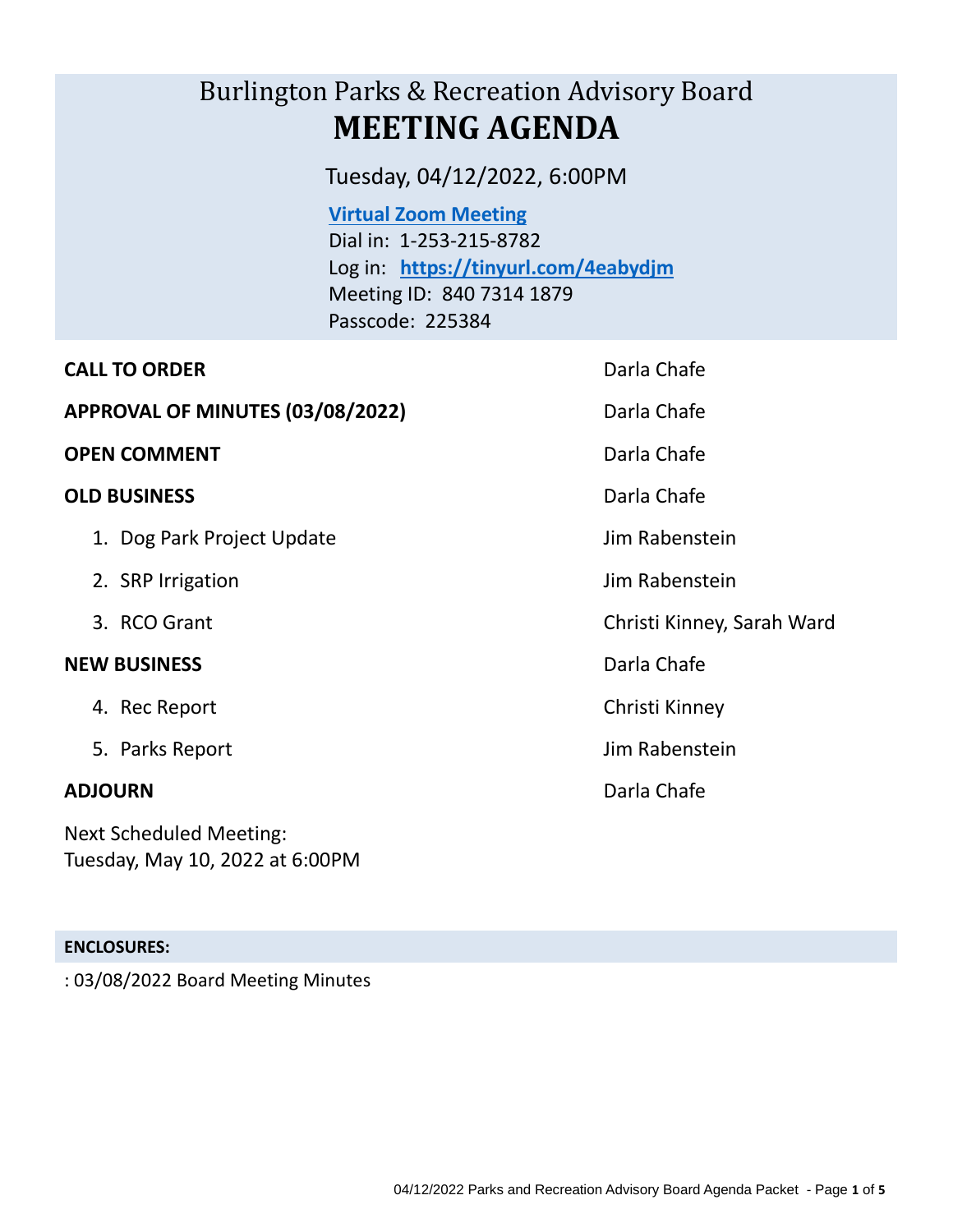*This page left intentionally blank*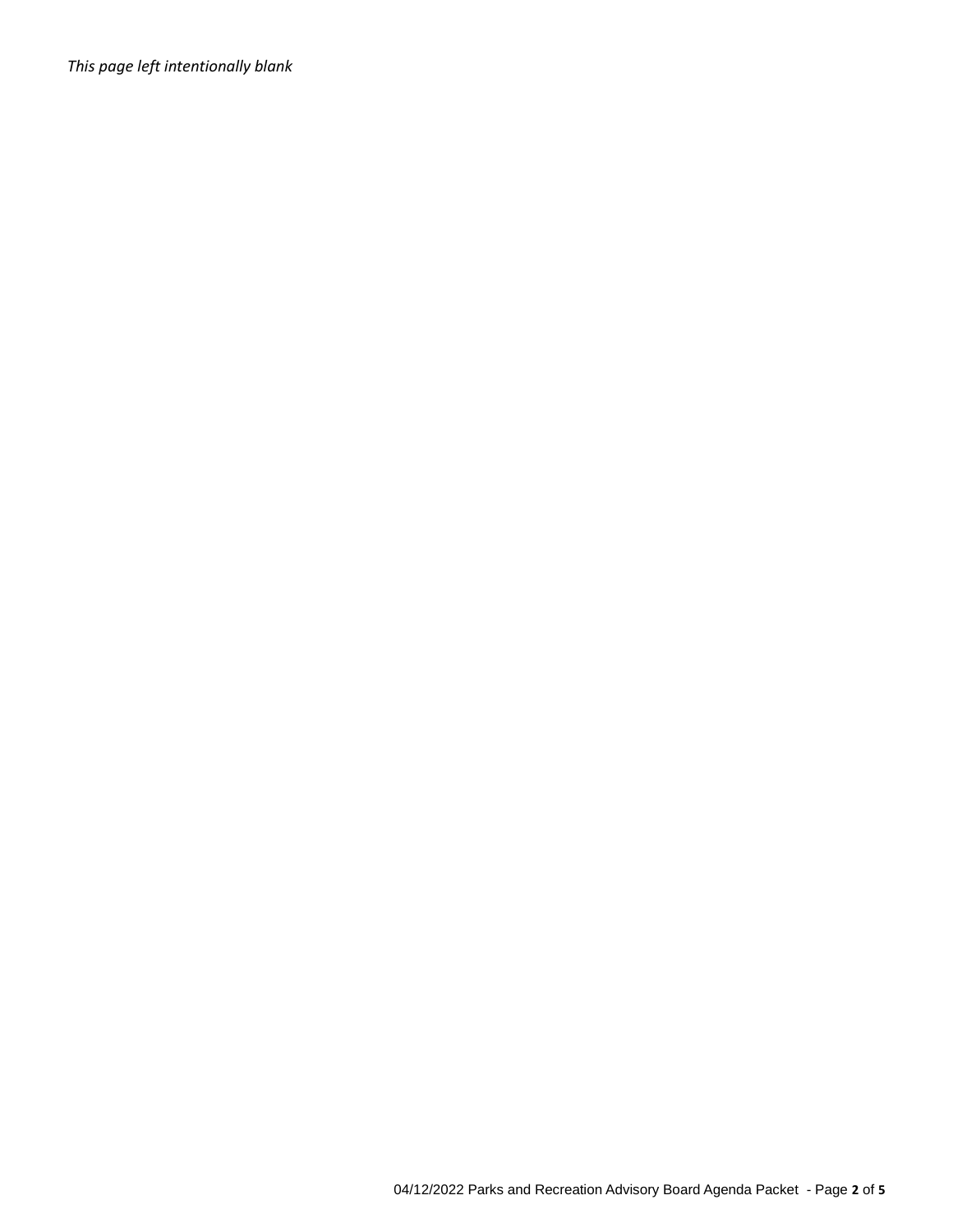# CITY OF BURLINGTON **PARKS & RECREATION ADVISORY BOARD Tuesday, 03/08/2022 Meeting Minutes**

(The board meeting is conducted via Zoom due to COVID restrictions)

#### *Representatives in Attendance*

**Board Members:** Marylynn Baker, Bill Black, Darla Chafe, Rob Norman, and Elizabeth Turman-Bryant **City Council Members:** James Stavig and Jamie Weiss

**City Staff:** City Administrator Greg Young, Recreation Coordinator Christi Kinney, Parks Supervisor Jim Rabenstein and Parks & Rec Admin Specialist Shelley Johnstone,

### **MEETING CALLED TO ORDER** by **Chairperson Darla Chafe** at 6:03PM.

#### **MINUTES:**

**A motion to approve the minutes of the 02/08/2022 meeting as read is made by Marylynn Baker/Bill Black. All are in favor; motion is carried.**

#### **OPEN COMMENT**

**Murals in Downtown Burlington**. In response to **Darla Chafe's** follow up question regarding the addition of painted murals in the downtown corridor, **Greg Young** responds that while murals do not fit within the scope of the *Complete Streets* grant, City Council could still be approached with a request for funding either in full or in part. The idea of painted murals was first raised by **Elizabeth Turman-Bryant** as a means to not only beautify the downtown corridor, but to also discourage ongoing problems with graffiti.

**Parks & Recreation Building. Darla Chafe** asks about the status of renovation plans for the Parks & Rec building. **Greg Young** responds that the idea of a true Community Center was raised at City Council's recent retreat. It was evident that moving forward with a plan for renovation will begin with identifying the services that should be provided at the Center. Public outreach and surveys will be key. **Darla** says she would like to meet with **Christi Kinney** to discuss present day needs for recreation programs and how best to proceed.

#### **OLD BUSINESS**

**Dog Park Project Update. Greg Young** reports that he and **Jim Rabenstein** met with other city staff recently to map out logistics for the project. Crew will start by marking locations for the restroom building and shelter which will both serve as anchors for the project's layout. Shrubs will be ordered to mirror the hedgerow along the park's southern border and a surveyor will be brought in to stake the location for fencing. Public Works will obtain quotes for the fence itself and will also get utility hookups in motion. **Jim Rabenstein** says public outreach is next which will include going door to door in the immediate vicinity of the park and also a neighborhood meeting. **Greg** adds that he can foresee reaching out to pet-oriented businesses to see if there is any interest in sponsoring some of the park amenities. **Jamie Weiss** asks if there are any environmental concerns with the dog park's near proximity to the slough. **Greg** responds that the park's layout includes an ample buffer to help mitigate the concern. He adds that making sure supplies are easy at hand for owners to pick up after their pets' leavings will also be important.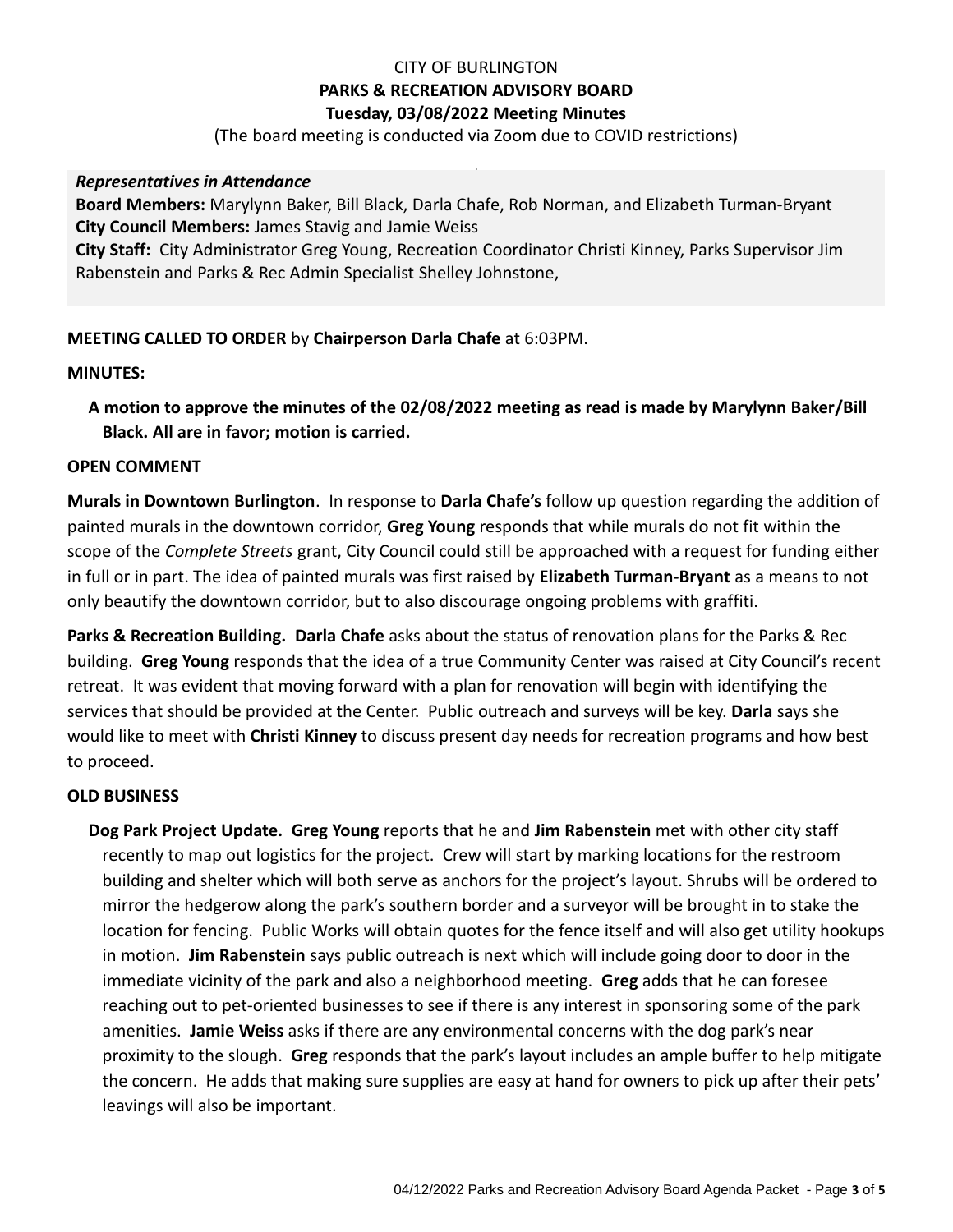- **Alpha Park Improvement Plans. Greg Young** says that he has nothing new to report unfortunately. He is still trading phone messages with BNSF. He will continue to try to connect with them to determine under what conditions the City could move forward with improvements of some kind at Alpha Park.
- **RCO Grant. Christi Kinney** reports that progress is being made on preparing the grant request for an ADA inclusive playground and restroom building at Rotary Park. She has pulled together a focus group to help define the most beneficial features for Burlington's inclusive playground. The group includes representatives from the ATTIC and SPARC advocacy groups. She has also found support from the Skagit County Parent to Parent Facebook group. Interim Parks & Rec director, **Sarah Ward** will return from maternity leave in early April and will take the lead finishing the grant application process. In response to a question raised by **James Stavig**, **Christi** says the grant value could be up to \$1,000,000. The grant award would typically require a 50% match, however she received word that Rotary Park would qualify for a lower match requirement of 30% only.

#### **NEW BUSINESS**

**Rec Report.** Highlights:

- **Christi Kinney** is excited to share that the Rec Specialist vacancy has now been filled by **JP Kunze**, a graduate of Indiana University who has a major in Recreation Therapy, a minor in Youth Development, and who is also proficient in Spanish. **Christi** believes his experience with people with disabilities will be a great resource in developing programs for that underserved population. **JP** will likely begin in late March after he gets settled from his move from Indiana.
- The recent *Daddy & Daughter Skate Night* at Skagit Skate was a tremendous success from all aspects. Donations from Avenue Catering, Burlington Soroptimist, Les Schwab Tire Center, and Piazza Construction all contributed to the night's success. A similar "*Mom & Me*" event will be hosted in May.
- Spring/Summer programming will bring the return of some familiar programs including *Duck Decoy Carving* classes and *Skyhawks Sports Camps*. A new program **Christi** will partner with Skagit Audubon Society to host is a *Bird Watching Walk*. Spring/Summer program registration will open on March 23. Plans are still moving forward for Boys & Girls Club of Skagit to host a *Summer Breeze* youth program at Maiben Park which was made possible by a SEEK grant award from Washington Recreation & Parks Association.
- The *5 th & 6th grade basketball* program run by B-E School District in the past will now be run by the City. Christi explains funding for the basketball program was lost several years ago, but has continued on through the support of volunteers and the YMCA. She says it is a small league with only 7 or 8 teams.
- A long needed interlocal agreement with B-E School District is nearing its completion. The agreement will outline the partnership between the district and the City for the shared use of their combined facilities.
- **Jim Rabenstein** and **Christi** met with members of Skagit Island Volleyball Academy to talk about junior and adult leagues that the City could run at Rotary Park's sand volleyball courts. They also talked about potential grants that could enhance the 4 sand courts which could in turn lead to interest from national tournament organizers. The group plans to host a beach volleyball tourney during the Berry Dairy Days festival weekend. **Christi** adds that she is still hoping to